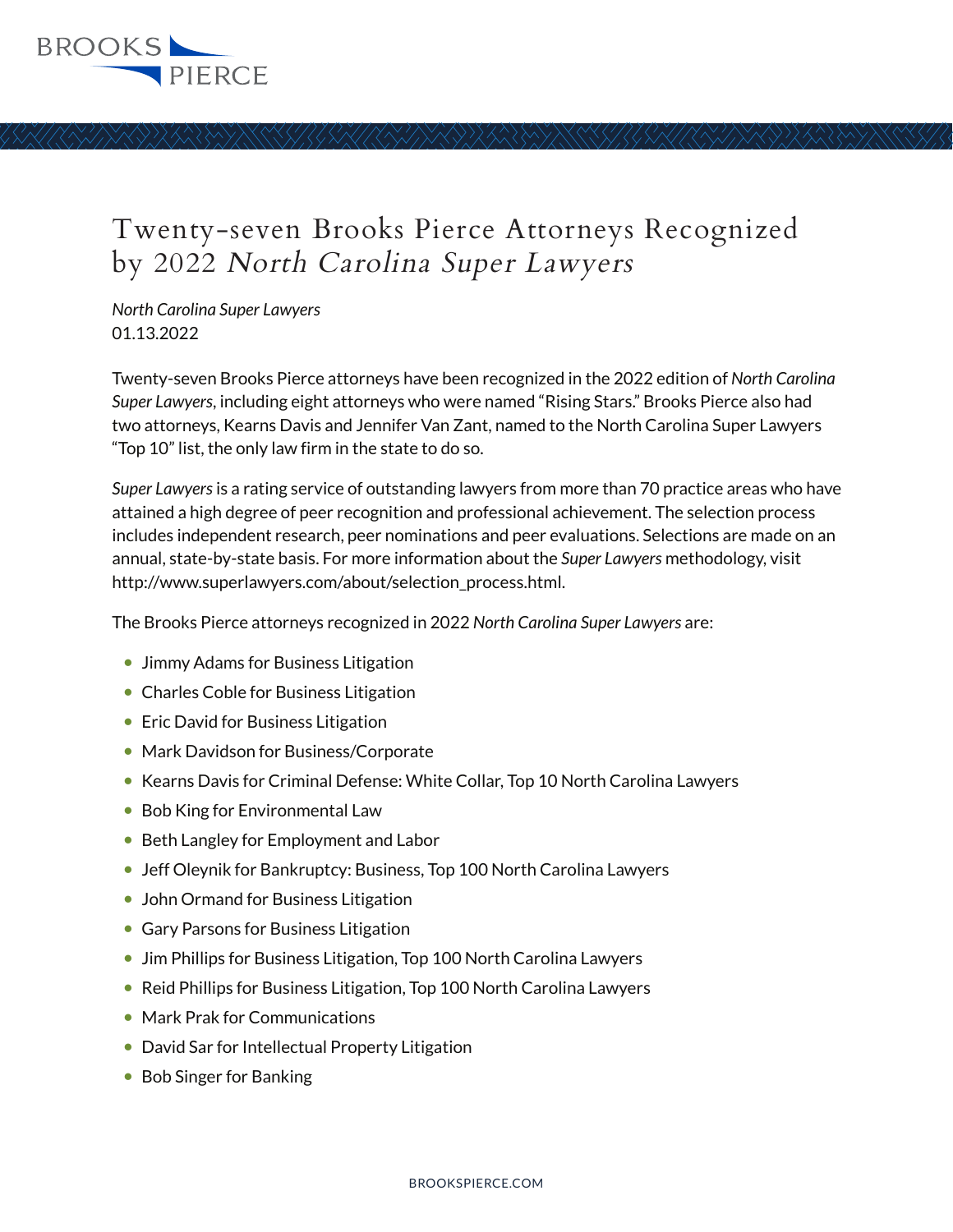## **BROOKS** PIERCE

Twenty-seven Brooks Pierce Attorneys Recognized by 2022 North Carolina Super Lawyers

- John Small for Bankruptcy: Business
- Walt Tippett for Business Litigation
- Jennifer Van Zant for Business Litigation, Top 10 North Carolina Lawyers; Top 50 North Carolina Women Lawyers
- Ed West for Criminal Defense

The Brooks Pierce attorneys recognized as 2022 "Rising Stars" are:

- Kim Marston for Business Litigation
- Clint Morse for Business Litigation
- Tim Nelson for Communications
- Will Quick for Business Litigation
- Andy Rodenbough for Business Litigation
- Anna Tison for Real Estate
- Elizabeth Troutman for Schools and Education
- Thomas Varnum for Intellectual Property

## **PEOPLE**

James C. Adams II

Charles E. Coble

Eric M. David

Mark Davidson

Kearns Davis

Robert King III

D. Beth Langley

Kimberly M. Marston

Clint S. Morse

Timothy G. Nelson

Jeffrey E. Oleynik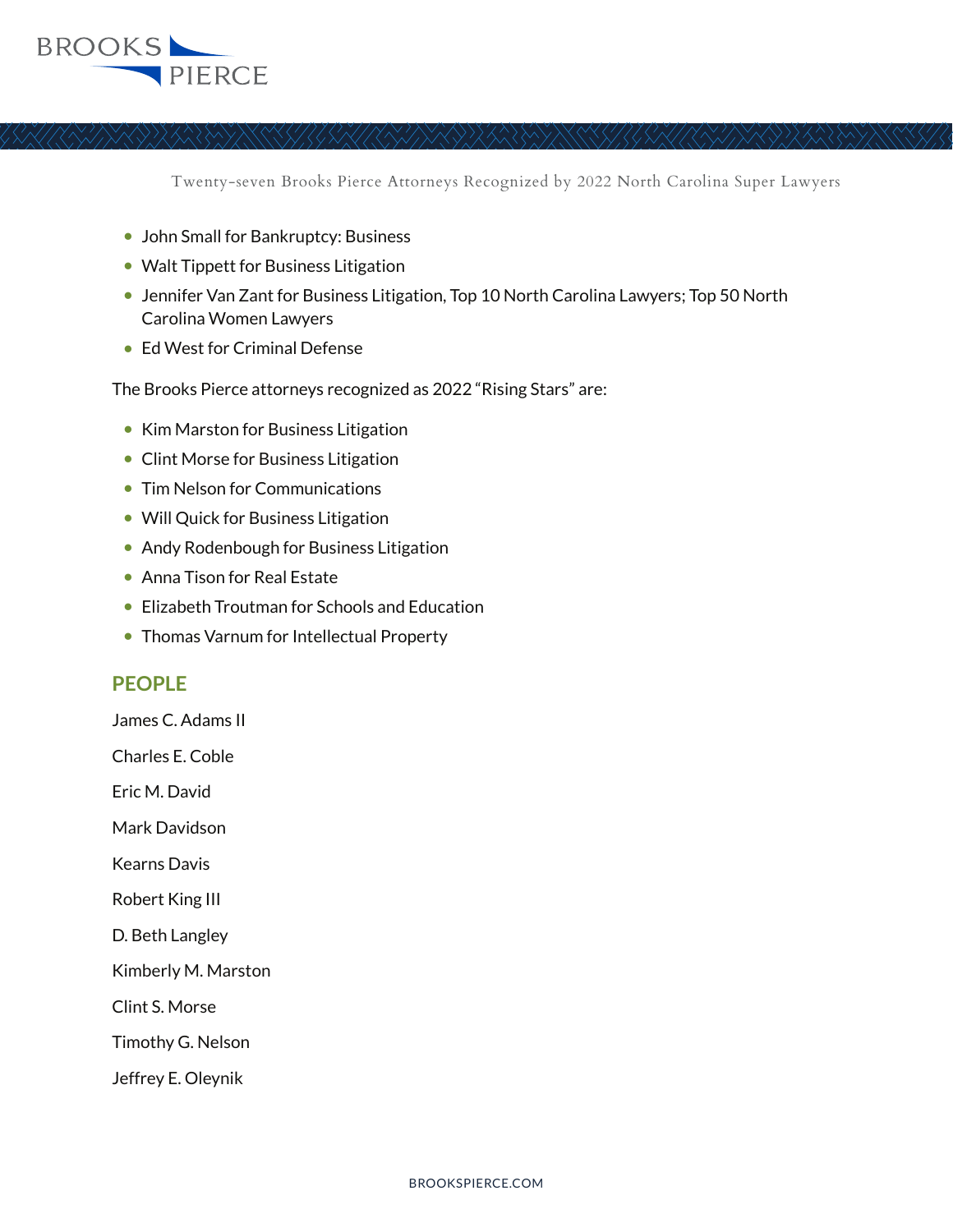

Twenty-seven Brooks Pierce Attorneys Recognized by 2022 North Carolina Super Lawyers

John W. Ormand III Gary S. Parsons Reid L. Phillips Jim W. Phillips Jr. Mark J. Prak Will Ouick S. Leigh Rodenbough IV David W. Sar Robert A. Singer John H. Small Walter L. Tippett, Jr. Anna H. Tison Elizabeth L. Troutman Jennifer K. Van Zant Thomas G. Varnum Edwin L. West III

## **SERVICES**

Bankruptcy, Restructuring & Creditor's Rights Complex Business Litigation Corporate & Business **Education** Environmental Financial Services and Banking Intellectual Property Labor & Employment